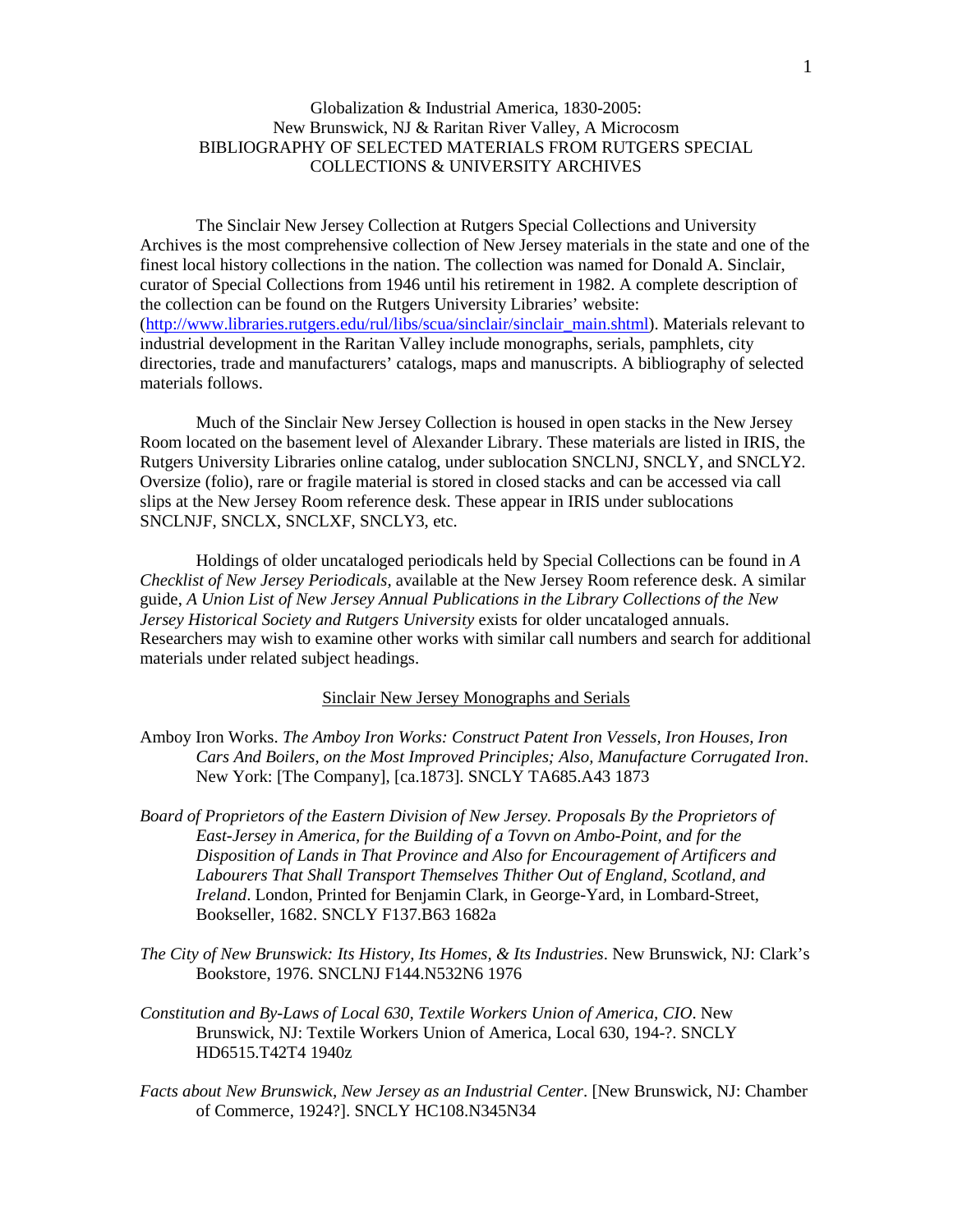- Foster, Lawrence G. *A Company That Cares: One Hundred Year Illustrated History Of Johnson & Johnson.* New Brunswick, NJ: Johnson & Johnson, 1986. SNCLNJ HD9666.9.J6F67 1986
- Foster, Lawrence G. *Robert Wood Johnson: The Gentleman Rebel*. State College, PA: Lillian Press, 1999. SNCLNJ HD9666.95.J647F67 1999
- Galambos, Louis. *Transnational Investment: The Merck Experience, 1891-1925.* Stuttgart: Franz Steiner Verlag, 1994. SNCLY HD9666.9.M47 1994
- *Germans in 19th Century New Brunswick, New Jersey*. Kendall Park, NJ: New Jersey Information Services, 1993. SNCLNJ F144.N4G47 1993
- Golub, Frederick Tobias. *Some Economic Consequences of the Puerto Rican Migration Into Perth Amboy, New Jersey, 1949-1954.* New Brunswick, NJ: Rutgers University, 1955. (Master's thesis.) SNCLNJ F144.P468G6
- Gramm, Carl H. *The Germans in New Brunswick, New Jersey*. Cleveland, OH: Central publishing house, 1938. SNCLNJ F144.N532G
- Hartwick, Carolyn L. *A Cultural Resource Survey and Archaeological Monitoring Completed in Connection with the Restoration of the Delaware and Raritan Canal Outlet Locks and Towpath Rehabilitation, City of New Brunswick, Middlesex County, New Jersey*. [New Brunswick, NJ?: s.n.], 2001. SNCLNJ F144.N4H37 2001
- *His Factories of the Future Pay Profits Today: Based on an Interview with Robert Wood Johnson*. [New York: Magazines of Industry, 1945]. SNCLY HD9666.9.J6J64 1945
- Hubbell, Arthur Y. *Directory of the City of Perth Amboy and Its Industries*. Perth Amboy, NJ: Arthur Y. Hubbell, 1881. SNCNJF F144.P6A18
- Hyland, Alison. *River Rats: Growing Up on the Raritan River*. San Jose: Writers Club Press, 2000. SNCLNJ F142.R2H9 2000
- *Industrial Advantages of New Brunswick, New Jersey.* New Brunswick, NJ: Board of Commissioners, 1939? SNCLY3 HC108.N4I53 1939
- *Industrial and Thirtieth Anniversary Edition of the Daily Home News*. New Brunswick, NJ: [*Daily Home News*, 1908]. SNCNJF F144.N532D
- Johnson & Johnson*. Annual Report*, New Brunswick, NJ: Johnson & Johnson. SNCLNJ HD9666.9.J6A3 (1962, 1965, 1966, 1969-89, 1994-98.) See also mid-year reports for 1996, 1999, 2002 located in uncataloged annuals.
- Johnson & Johnson. *Annual Report Pursuant to Section 13 of the Securities Exchange Act of 1934*. New Brunswick, NJ: Johnson & Johnson. SNCLNJ KF1446.A65J64
- Johnson & Johnson*. Bulletin*. New Brunswick, NJ: Communications Department, Johnson & Johnson. 1941-1974. SNCLNJ HD9999.S972J623
- *Johnson & Johnson: Communications in Business and Industry*. [New Brunswick, NJ: Johnson and Johnson], 1960. SNCLY3 HF5549.5.T7J66 1960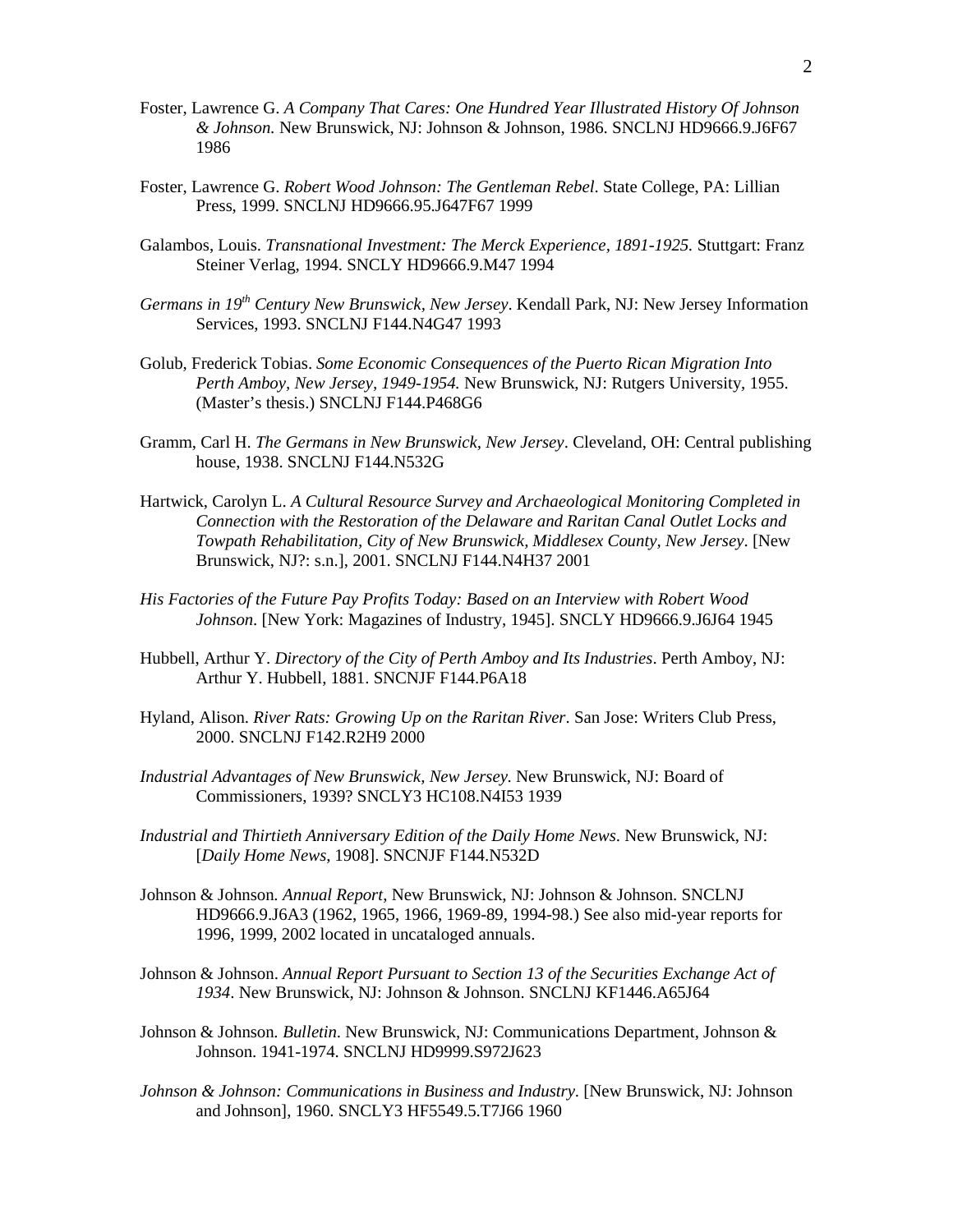- Johnson & Johnson. *An Open Book on Our 60th Anniversary: 1887-1947*. New Brunswick, NJ: Johnson & Johnson, [1947]. SNCLY2 HD9666.9.J66 1947
- Johnson & Johnson. *Our Job at Johnson & Johnson*. [New Brunswick, NJ: Johnson & Johnson, 1945]. SNCLY HD9666.9.J6J64 1945a
- Karasik, Gary. *New Brunswick & Middlesex County: the Hub and the Wheel: An Illustrated History.* Northridge, CA: Windsor Publications, 1986. SNCLNJ F142.M6K37 1986
- Karasik, Gary and Anna M. Aschkenes. *Middlesex County: Crossroads of History*. Sun Valley, CA: American Historical Press, 1999. SNCLNJ F142.M6K38 1999
- Kilmer, Fred B. *Drug Clerks One Hundred Years Ago*. [Columbus, OH: [s.n.], 1929]. "Reprinted from the *Journal of the American Pharmaceutical Association*, Vol. XVIII, No. 7, July, 1929." SNCLY2 HD9665.8.N34K5
- McGinnis, William C. *History of Perth Amboy, New Jersey, 1615-1958*. Perth Amboy, NJ: American Publishing Co., 1958-1962. 4 volumes. SNCLNJ F144.P6M25
- *New Brunswick and Its Industries: A Brief Synopsis of the History of the City With Special Reference to Its Trade and Commerce*. New Brunswick, NJ: Gordon, 1873. SNCNJF F144.N532N
- *New Brunswick and Its Industries, Foreword by Richard P. McCormick*. New Brunswick, NJ: Gramercy Books, 1980. Reprint of above. SNCLNJ F144.N532N 1980
- New Brunswick Chamber of Commerce (NJ). *The City of New Brunswick, New Jersey*. [New Brunswick, NJ: Board of Trade of New Brunswick, 1909]. SNCLY F144.N532N5C
- *New Brunswick Mack Chips*. New Brunswick, NJ: Mack Manufacturing Corp. (periodical). SNCLNJ HD9710.N5N49
- *New Brunswick, New Jersey, the Ideal Industrial Center*. [New Brunswick, NJ: s.n., 1926?]. SNCLY F144.N4N49 1926
- New Brunswick Times, New Brunswick, NJ *The city of New Brunswick; Its History, Its Homes & Its Industries. Presented as a New Year's greeting by the New Brunswick Times, January 1st , 1909.* [New Brunswick, NJ]: The Times Publishing Company, 1908. SNCLY2 F144.N5N6
- *New Jersey. An Act to Incorporate A Company for Carrying on the Whale and Seal Fisheries From The Port Of Perth-Amboy, and for Banking Purposes*. [Trenton?: s.n., ca.1824]. SNCLXF G540.N5 1824
- *New Jersey Industrial Directory*. [Various publishers.] 1901-2002. NJSNCLF HC107.N5A5 Request with call slip indicating title and year.
- *New Jersey International Trade Directory*. New York: State Industrial Directory, 1979. SNCLNJ HF5065.N5N5
- Opinion Research Corporation (U.S.). *Perth Amboy: The Model Neighborhood Areas and Their Residents: A Study for the Perth Amboy Model Cities Program*. Princeton, NJ: Opinion Research Corporation, 1970. SNCLNJ HC108.P468O65 1970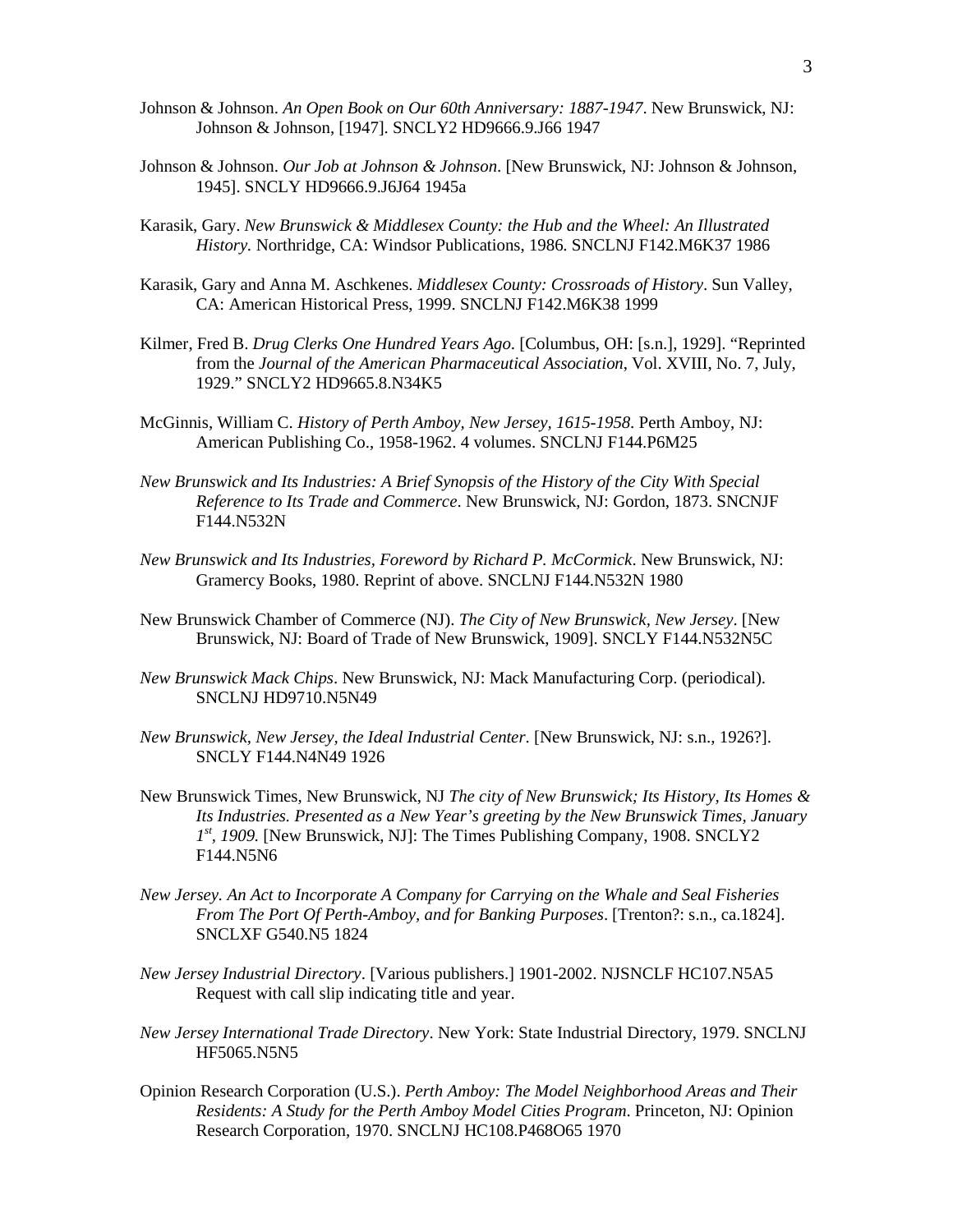- *Perth Amboy, 1880, Annual Register*. [New Jersey]: Perth Amboy Republican, 1880. SNCLY F144.P6P4
- Piscataway Industrial Advisory Commission. *News from Piscataway*. Piscataway, NJ Uncataloged periodical.
- Porter, Richard L. *A History of the Johnson & Johnson Riverview Property and Raritan Landing South of the Raritan River, City of New Brunswick, Middlesex County, New Jersey*. [New Brunswick, NJ: Johnson & Johnson, 1999]. SNCLNJ F144.N4H57 1999
- Princeton University. Industrial Relations Section. *Transmitting Information Through Management and Union Channels; Two Case Studies*. Princeton, 1949. SNCLNJ HD6971.P88
- Raritan Copper Works. *Raritan Copper Works, Perth Amboy, New Jersey, Refiners of Copper ...* [New York, 1917?]. SNCLY HD9539.C7R2 1917
- Reock, Jeanne T. *The Hungarian Community of New Brunswick*. 1953. SNCLNJ F144.N532R4
- *Rubber Bits*. New Brunswick, NJ: United States Rubber Co., 1920-. (Periodical.) SNCLNJ TS1870.R84
- Seton Hall University. School of Business Administration. *Reasons for Relocation, New Jersey Manufacturing Firms: Report of a Survey of Reasons for Contemplated Relocation of New Jersey Manufacturing Plants Conducted During the Spring of 1955*. [Newark, NJ]: Seton Hall University, 1955. SNCLY HC108.N6S48 1955
- *Squibb, 125 Years of Innovation*. [Princeton, NJ]: Squibb, [1983]. SNCLY2 HD9666.9.S68 1983
- Thompson, Robert T. *Colonel James Neilson, A Business Man of the Early Machine Age in New Jersey, 1784-1862*. New Brunswick: Rutgers University Press, 1940. SNCLNJ CT104.N414Th
- Thompson, Robert T. *Colonel Neilson: Salt Merchant*. New Brunswick, NJ: Associated Friends of the Library of Rutgers University, 1940?. R-PUBS HD9213.U53N5 1940z Originally appeared in the *Journal of the Rutgers University Libraries*, v. 1, no. 1, December 1937, p. 11-21.
- Tuttle, Timothy N. *Social Mobility in a Nineteenth Century New Jersey Community: Perth Amboy 1850-1880*. New Brunswick, NJ: Rutgers University, 1970. (Seminar paper.) SNCLNJ F144.P6T96
- United States. District Court (New Jersey). *Day and Goodyear Testimony*. [n.p., n.d.]. (See library catalog for more material from this historic trial.) SNCLNJ HD9162.G658UnD
- *Views of New Brunswick, New Jersey.* Portland, ME: L.H. Nelson, 1905. SNCLY2 F144.N5V53 1905
- Wall, John P. *Chronicles of New Brunswick, New Jersey, 1667-1931*. New Brunswick, NJ: Thatcher-Anderson, 1931. SNCLNJ F143.3.W19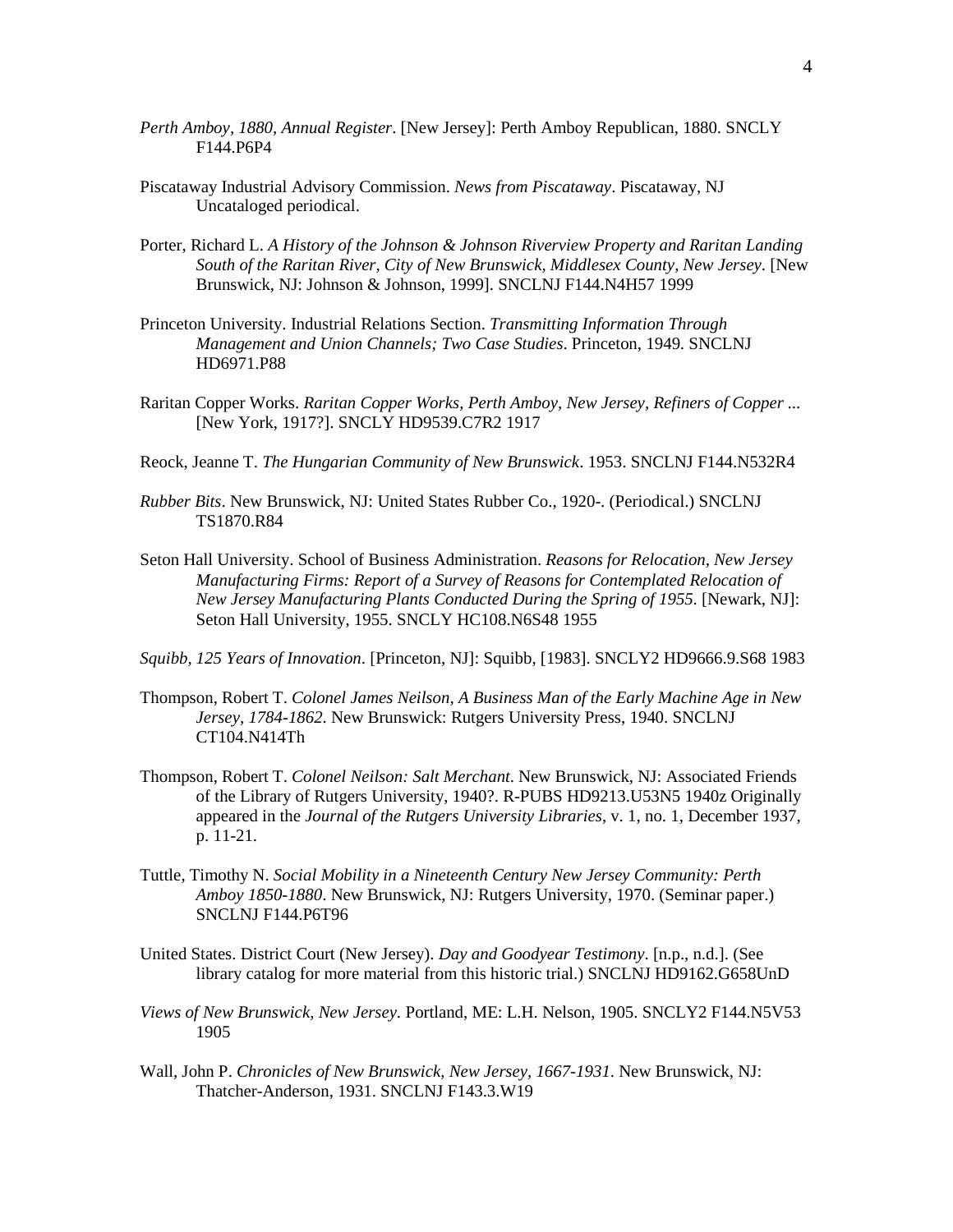- Wall, John P. *Commercial New Brunswick from 1818 to 1837*. [New Brunswick, NJ, 1909.] SNCLY F144.N532W1C
- Wall, John P. *History of Middlesex County, New Jersey, 1664-1920, Under the Associate Editorship of John P. Wall and Harold E. Pickersgill, Assisted by an Able Corps of Local Historians*. New York, Chicago: Lewis Historical Publishing Company, Inc., 1921. 3 volumes. SNCLNJ F142.M6W3
- Wall, John P. *History of the Streets of New Brunswick, New Jersey*. New Brunswick, NJ: 193-?. (Typescript.) SNCLX F143.67.W343
- Wall, John P. *New Brunswick, New Jersey, in the World War, 1917-1918*. New Brunswick, NJ: S.M. Christie Press, 1921.
- Wall, John P. *The Old Markets of New Brunswick*. New Brunswick, NJ: Home News Pub. Co., 1914. SNCLY F144.N532W1O
- Whitehead, William A. *Contributions to the Early History of Perth Amboy and Adjoining Country*. New York, D. Appleton & Company, 1856. SNCLNJ F144.P6W5
- Woodruff, William. *The American Origins of A Scottish Industry*. [Edinburgh, 1955]. Article on the rubber industry, reprinted from the *Scottish Journal of Political Economy*, Vol. II, pages 17-31. SNCLY HD9161.5.W893
- Wright-Martin Aircraft Corporation. *Wright-Martin Aircraftings*. New Brunswick, NJ: Wright-Martin Aircraft Corp., 1918-1919 (with gaps). (Periodical.) SNCLNJ TL724.W75

## Other Material Held by Special Collections and University Archives

Special Collections and University Archives provides access to primary resources relating to globalization and the Raritan Valley. These include newspapers, broadsides, posters, printed ephemera and manuscript collections of individuals, organizations and institutions. Descriptions of these collections may be found on the library's webpage at: <http://www.libraries.rutgers.edu/rul/libs/scua/scua.shtml>

### Manuscript Collections

Collections of personal papers of individuals and records of organizations and institutions are housed in closed stacks. They can be accessed via call slips at the New Jersey Room reference desk. Manuscript and newspaper collections housed offsite require advanced notice. Please call ahead to ensure the materials are available.

Descriptions of these collections are provided in diverse locations. Some manuscript collections are cataloged in IRIS. Finding aids furnishing detailed descriptions are available online for some collections at:

<http://www.libraries.rutgers.edu/rul/libs/scua/manuscripts/manuscripts.shtml>

Other printed finding aids are available at the New Jersey Room reference desk. Consult Special Collections and University Archives reference staff in person, via telephone (848-932- 7510) or email for assistance. The following offer a small sample of collections relevant to the conference.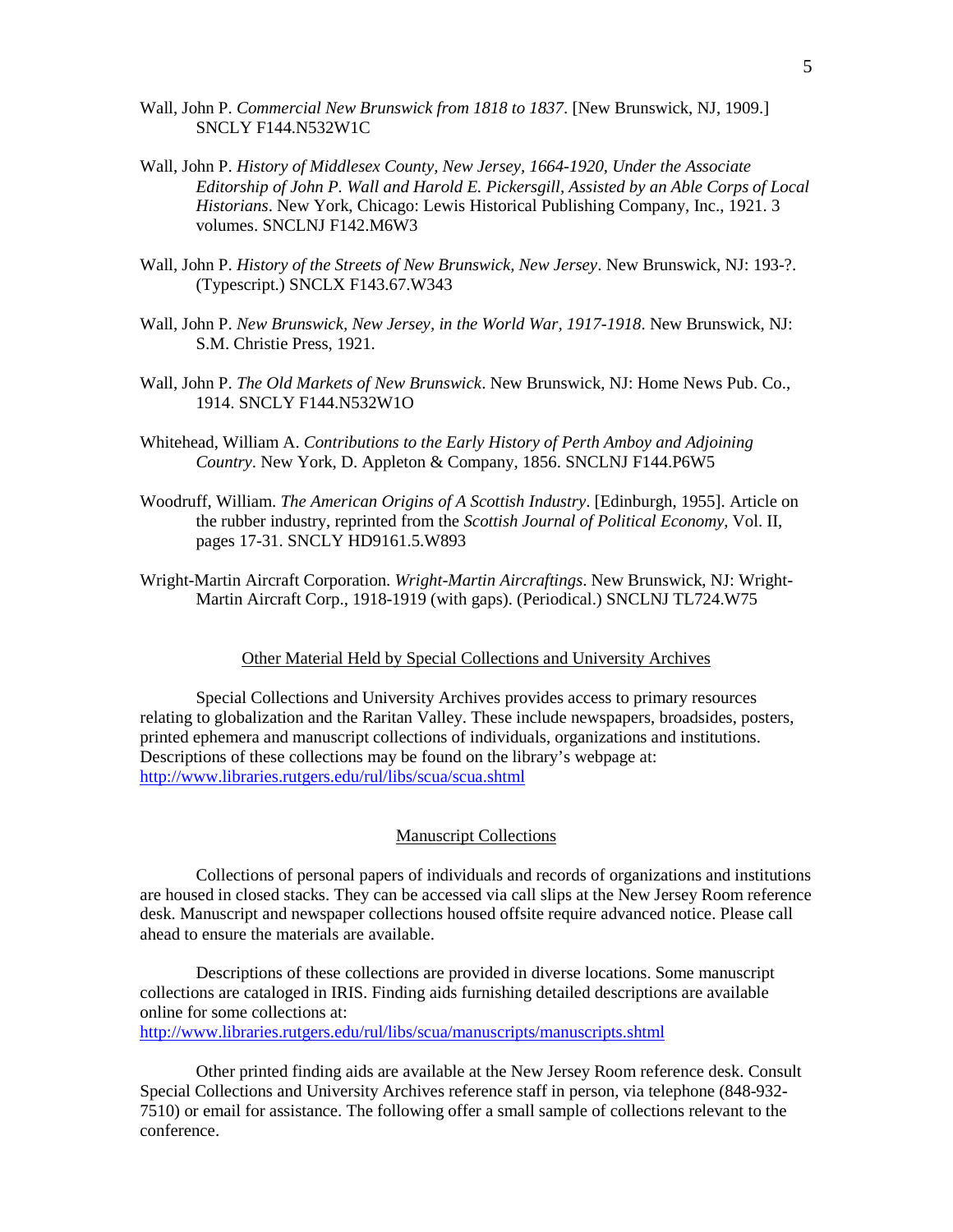James Bishop Papers, 1754-1946.

Correspondence, stock certificates, clippings and other papers relating to Bishop's activities as a shipping merchant; correspondence (1854-89) about the activities of the Know-Nothing Party in New Jersey; journal of a European trip; stock certificates (1809-24) of the Trenton and New Brunswick and Spruce-Run Turnpikes. 8 folder, 1 vol. Ac. 1677.

Buttler-Howell Company Records, 1852-1918.

New Brunswick, NJ sash and blind factory, Daybook, October 4, 1852-June 20, 1855; ledger, 1852-1855, with other accounts, 1856-1859; estimates and orders, with specifications, sketches, and prices for millwork, 1860-1865, 1880-1881, 1904-1911, and 1917 (11 volumes); stock account, 1884, 1890 (4 volumes); and time book, 1907-1909, United War Work Fund accounts, 1918. 18 volumes. MC 329.

Joseph Warren Cox Papers, 1829-1859.

Inventor, Malden, Mass. Correspondence, receipts, notes on experiments and inventions relating to rubber manufacture in New Brunswick, NJ, and elsewhere, and miscellaneous papers. 110 items. Ac. 659.

Kearny Family Business Papers, 1768-1851.

Ledgers, 1768-1776 and 1772-1776, of Philip Kearny (1733-1798); letterbook, 1809-1815, of Philip Kearny (1780-1849), relating to land investments, farming and import-export business, journal,(1849-1851), pertaining to his estate; letterbooks of Philip and John W. Kearny; letterbook of Philip Kearny (1814-1862) and his agent relating to land investments. 6 volumes. MC 658.

### Richard P. McCormick Papers. (R-MC 50)

Materials accrued by Dr. McCormick during his life as a historian of the United States, New Jersey, and Rutgers University, and his academic and administrative career at Rutgers University. For more information please visit *The Guide to the Richard P. McCormick Papers* at:

<http://www2.scc.rutgers.edu/ead/uarchives/mccormickf.html>

National Musical String Company, Records, 1897-1960.

Summary: Manufacturing concern located in New Brunswick, NJ; employed women and men. Letterbooks, order books, sales books, payroll records, ledgers, trade catalogs, publications and photographs. Finding aid available. Advance notice required to consult this collection. 19 boxes. Ac. 3131.

Neilson Family Papers, 1768-1908.

Correspondence relating to manufacturing and mercantile activity, shipping, canal and railroad records, financial documents, 1768-1808, papers relating to civic endeavors in New Brunswick and at Rutgers University. Advance notice required to consult this collection. 71 boxes. Ac. 589.

Waldron Family Papers, 1815-1893.

Includes records, 1862-1867, from his service on the New Brunswick Common Council. Papers of other family members include medicinal recipes of John J. Waldron, including printed labels for plant-based medicines. Papers of John R. Waldron, including daybooks, account books and records for Waldron Machine Works, later the John Waldron Company (1861-1913), international supplier of machines for printing and the manufacture of wallpaper. 2 boxes. MC 777. (Waldron Family Papers); 42 boxes. MC 681. (John Waldron Company).